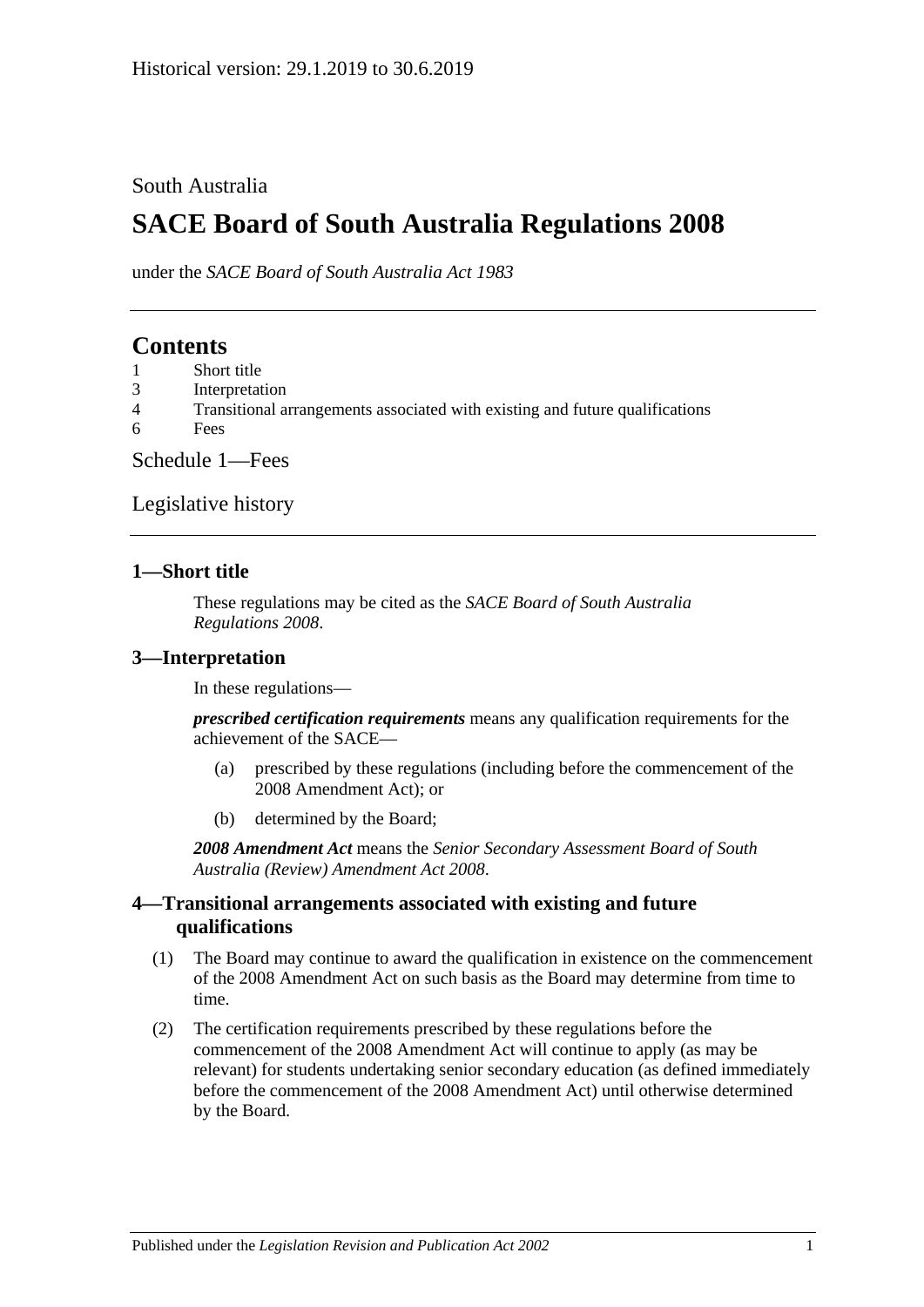- (3) All approvals given or other steps taken by the Board before the commencement of the 2008 Amendment Act (and still having force or effect immediately before that commencement) will continue to have effect in all respects on and after that commencement unless or until the Board determines otherwise.
- (4) All achievements recognised by the Board before the commencement of the 2008 Amendment Act (and being so recognised at the time of that commencement) will continue to have effect in all respects on or after that commencement (unless the Board has valid grounds to revoke the recognition of an achievement in a particular case after that commencement).

#### <span id="page-1-0"></span>**6—Fees**

- (1) The fees set out in Schedule 1 are payable to the Board.
- (2) The Board may, in appropriate cases, waive or reduce fees that would otherwise be payable under these regulations.

# <span id="page-1-1"></span>**Schedule 1—Fees**

| $\mathbf{1}$   |                                                                                                                                                                                                            | <b>Registration fee</b><br>For registration as an assessment centre of an educational<br>institution located in Australia that is not in receipt of financial<br>assistance from the State                                                                                                                                            | \$2 079.00 per year  |
|----------------|------------------------------------------------------------------------------------------------------------------------------------------------------------------------------------------------------------|---------------------------------------------------------------------------------------------------------------------------------------------------------------------------------------------------------------------------------------------------------------------------------------------------------------------------------------|----------------------|
|                |                                                                                                                                                                                                            | (Registration entitles the institution to services similar to that<br>extended by the Board to educational institutions in receipt of<br>financial assistance from the State.)                                                                                                                                                        |                      |
| 2              | <b>Student fee</b>                                                                                                                                                                                         | For enrolment, assessment and certification of a student of an<br>educational institution located in Australia that is not in receipt of<br>financial assistance from the State or a full fee paying overseas<br>student (within the meaning of the Education and Early<br>Childhood Services (Registration and Standards) Act 2011)- |                      |
|                | (a)                                                                                                                                                                                                        | in the case of a student enrolled at Stage 1 studying<br>fewer than 40 credits                                                                                                                                                                                                                                                        | \$187.00 per student |
|                | (b)                                                                                                                                                                                                        | in the case of a student enrolled at Stage 1 studying<br>40 credits or more                                                                                                                                                                                                                                                           | \$352.00 per student |
|                | (c)                                                                                                                                                                                                        | in the case of a student enrolled at Stage 2 studying<br>fewer than 40 credits                                                                                                                                                                                                                                                        | \$413.00 per student |
|                | (d)                                                                                                                                                                                                        | in the case of a student enrolled at Stage 2 studying<br>40 credits or more                                                                                                                                                                                                                                                           | \$776.00 per student |
| 3              | Late enrolment fee<br>For enrolment of a student for assessment of completion of<br>prescribed certification requirements after the closing date for<br>receipt of enrolments set by the Board in any year |                                                                                                                                                                                                                                                                                                                                       | \$109.00 per student |
| $\overline{4}$ | <b>Clerical check fee</b><br>For checking, at the request of a student, the clerical processes<br>and procedures involved in determining a result in a subject                                             |                                                                                                                                                                                                                                                                                                                                       | \$15.00 per subject  |
| 5              | <b>Student assessment summary fee</b><br>For access to information about the contribution of examination<br>marks and moderated school assessment marks to the final result<br>of a Year 12 level subject  |                                                                                                                                                                                                                                                                                                                                       | \$14.00 per subject  |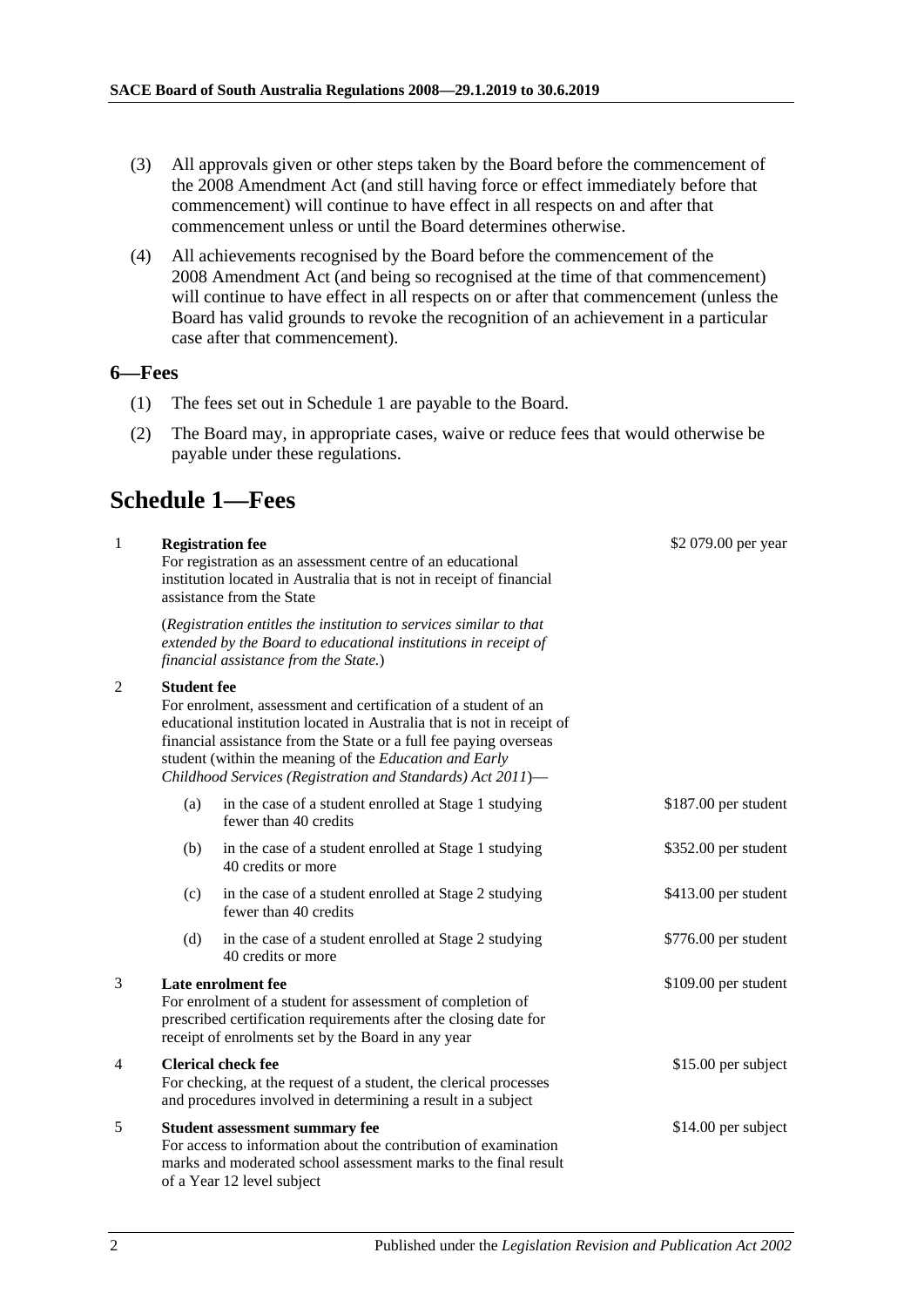| 6  |                                                                        |       | <b>Return of student material fee</b><br>For access of students to their assessment materials                                                                        | \$23.00 per subject                                          |
|----|------------------------------------------------------------------------|-------|----------------------------------------------------------------------------------------------------------------------------------------------------------------------|--------------------------------------------------------------|
| 7  | <b>Statement</b> fee<br>For a statement or certified record replacing- |       |                                                                                                                                                                      | \$26.00 per record or statement                              |
|    | (a)                                                                    |       | a statement of results awarded in a specified year; or                                                                                                               |                                                              |
|    | (b)                                                                    |       | a certified record of studies undertaken towards<br>completion of the prescribed certification requirements<br>(SACE Record of Achievement); or                      |                                                              |
|    | (c)                                                                    |       | a certified record of results in individual subjects or<br>requirements comprised in the prescribed certification<br>requirements (SACE Statement of Results) issued |                                                              |
| 8  | Education                                                              |       | <b>Replacement fee for SACE Certificate</b><br>For a replacement copy of a South Australian Certificate of                                                           | \$43.00                                                      |
| 9  | <b>Subject outline fee</b>                                             |       | For a copy of a subject outline                                                                                                                                      | \$14.00 if 80 pages or less<br>\$18.00 if more than 80 pages |
| 10 | Professional development of educators and assessors fees               |       |                                                                                                                                                                      |                                                              |
|    | (a)                                                                    |       | for provision of the following Assessment for Educators<br>course modules (per group):                                                                               |                                                              |
|    |                                                                        | (i)   | Principles and Language of Assessment                                                                                                                                | \$2 877.00                                                   |
|    |                                                                        | (ii)  | Authentic Assessment - Purpose and Design                                                                                                                            | \$2 877.00                                                   |
|    |                                                                        | (iii) | <b>Assessment Strategies</b>                                                                                                                                         | \$2 877.00                                                   |
|    |                                                                        | (iv)  | Feedback and Data                                                                                                                                                    | \$2 877.00                                                   |
|    |                                                                        | (v)   | Moderation and Reporting                                                                                                                                             | \$2 877.00                                                   |
|    |                                                                        | (vi)  | for all course modules listed in subparagraphs (i)<br>to $(v)$                                                                                                       | \$11 513.00                                                  |
|    | (b)                                                                    |       | for provision of Certified Educational Assessor Course<br>(5 modules) (per person)                                                                                   | \$1 155.00                                                   |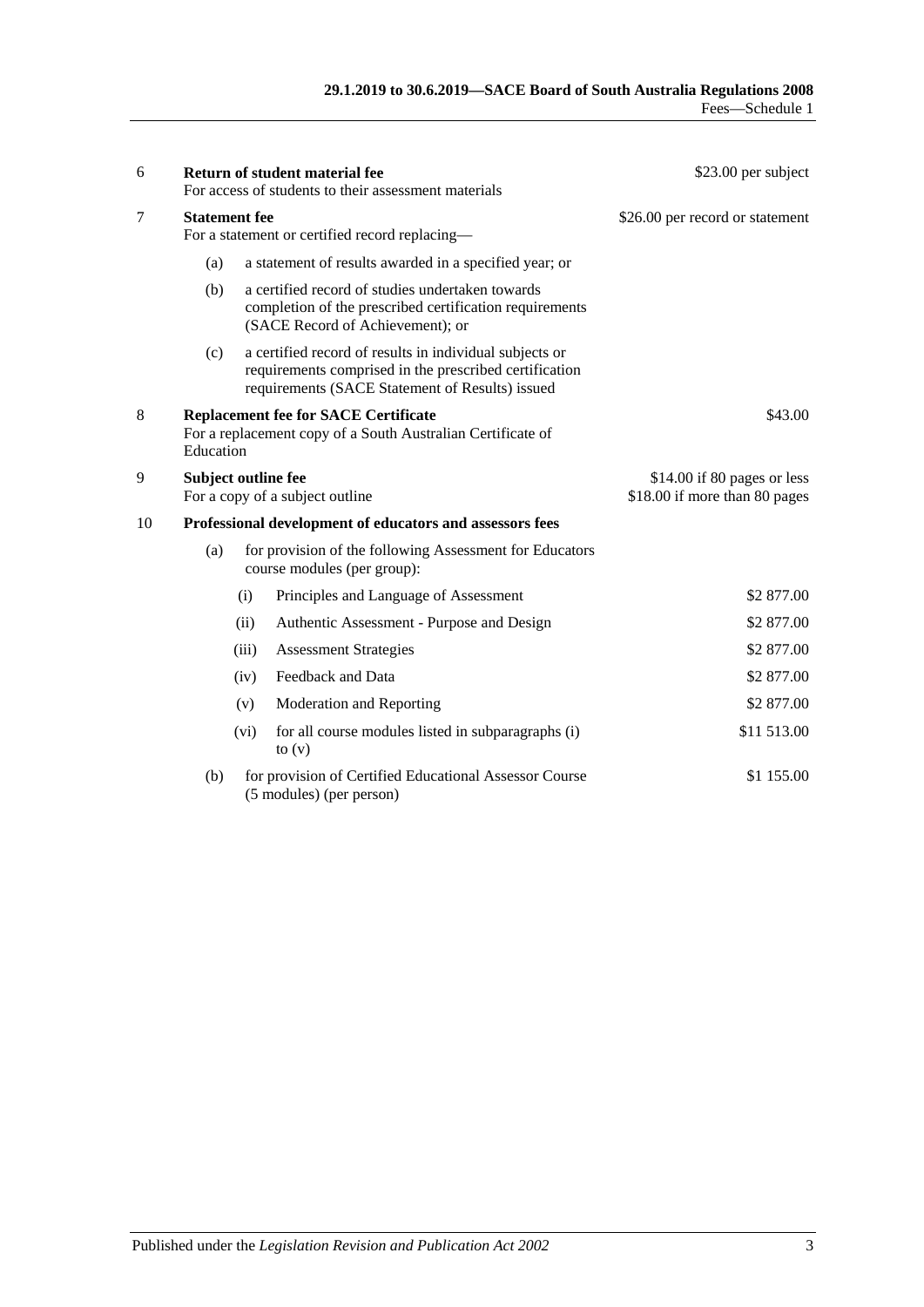# <span id="page-3-0"></span>**Legislative history**

### **Notes**

- Variations of this version that are uncommenced are not incorporated into the text.
- Please note—References in the legislation to other legislation or instruments or to titles of bodies or offices are not automatically updated as part of the program for the revision and publication of legislation and therefore may be obsolete.
- Earlier versions of these regulations (historical versions) are listed at the end of the legislative history.
- For further information relating to the Act and subordinate legislation made under the Act see the Index of South Australian Statutes or www.legislation.sa.gov.au.

### **Legislation revoked by principal regulations**

The *SACE Board of South Australia Regulations 2008* revoked the following:

*SACE Board of South Australia Regulations 2000*

### **Principal regulations and variations**

New entries appear in bold.

| Year No  |     | Reference                | Commencement                            |
|----------|-----|--------------------------|-----------------------------------------|
| 2008 255 |     | Gazette 18.9.2008 p4509  | $18.9.2008$ : r 2                       |
| 2008     | 309 | Gazette 18.12.2008 p5668 | $18.12.2008$ : r 2                      |
| 2009     | 301 | Gazette 17.12.2009 p6360 | $17.12.2009$ : r 2                      |
| 2010     | 266 | Gazette 16.12.2010 p5727 | $1.1.2011:$ r 2                         |
| 2011 278 |     | Gazette 15.12.2011 p5056 | $1.1.2012$ : r 2                        |
| 2012 273 |     | Gazette 20.12.2012 p6244 | $1.1.2013$ : r 2                        |
| 2013 283 |     | Gazette 19.12.2013 p4956 | $1.1.2014$ : r 2                        |
| 2014 275 |     | Gazette 27.11.2014 p6562 | $1.1.2015$ : r 2                        |
| 2015 241 |     | Gazette 26.11.2015 p5114 | 26.11.2015 except $r$ 6—1.1.2016: $r$ 2 |
| 2016 266 |     | Gazette 24.11.2016 p4510 | $1.1.2017$ : r 2                        |
| 2017 315 |     | Gazette 28.11.2017 p4762 | $1.1.2018$ : r 2                        |
| 2018 244 |     | Gazette 6.12.2018 p4174  | 29.1.2019: r2                           |
| 2019     | 109 | Gazette 13.6.2019 p1961  | 1.7.2019: r2                            |

## **Provisions varied**

New entries appear in bold.

Entries that relate to provisions that have been deleted appear in italics.

| Provision | How varied                                                            | Commencement |
|-----------|-----------------------------------------------------------------------|--------------|
| r 2       | omitted under Legislation Revision and<br><b>Publication Act 2002</b> | 18.12.2008   |
| r 3       |                                                                       |              |